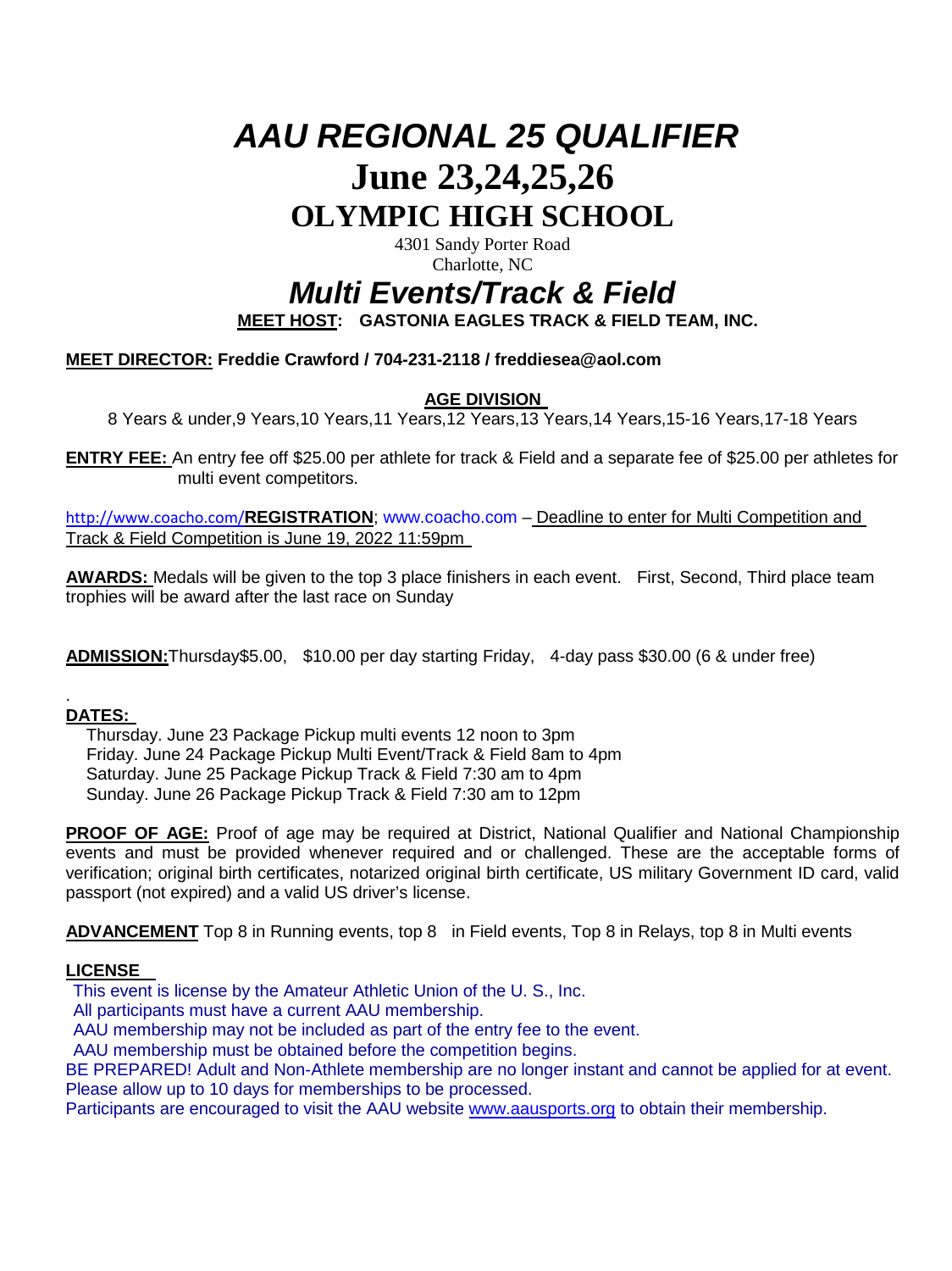# **2022 AAU (AREA 25) REGIONAL QUALIFIER MULTI-EVENTS/TRACK & FIELD MEET SCHEDULE**

#### **THURSDAY, JUNE 23, 2022**

 **TIME** 

#### **EVENT/AGE GROUP**

1:00 PM DECATHLON 15&16 (DAY 1) 100M, LJ, SP, HJ, 400M TRIATHLON 9B, 10B (FINALS) HJ, SP, 400M

1:30 PM DECATHLON 17&18 (DAY 1) 100M, LJ, SP, HJ, 400M TRIATHLON 9G,10G, (FINALS) HJ, SP, 200M

1:30 PM HEPTATHLON 15&16G (DAY 1) 100M H, HJ, SP, 200M 1:30 PM HEPTATHLON 17&18W (DAY 1) 100M H, HJ, SP, 200M

#### **FRIDAY, JUNE 24, 2022**

#### **TIME EVENT/AGE GROUP**

9:00 AM DECATHLON 15&16B (DAY 2) 110M H, DT, PV, JAV, 1500M HEPTATHLON 15&16 G (DAY 2) LJ, JAV, 800M

9:30 AM DECATHLON 17&18M (DAY 2) 110M H, DT, PV, JAV, 1500M HEPTATHLON 17&18W (DAY 2) LJ, JAV, 800M

9:00 AM PENTATHLON 13G/14G (FINALS) 100M H, LJ, SP, HJ, 800M

9:15 AM PENTATHLON 11G/12G (FINALS) 80M H, HJ, SP, LJ, 800M

9:30 AM PENTATHLON 13B/14B (FINALS) 100M H, LJ, SP, HJ, 1500M

9:45 AM PENTATHLON 11B/12B (FINALS) 80M H, HJ, SP, LJ, 1500M

# **\* ALL EVENTS WILL BE CONTESTED APPROXIMATELY 30 MINUTES AFTER THE PRECEDING EVENT IS COMPLETED. THE 30 MINUTE REST PERIODS WILL INCLUDE REST, FOOD, MEASURING STEPS, AND WARM-UP.**

**\* ATHLETES COMPETING IN BOTH MULT-EVENT COMPETITION AND TRACK & FIELD COMPETITION WILL BE ISSUED ONLY ONE RACE NUMBER FOR BOTH COMPETITIONS.**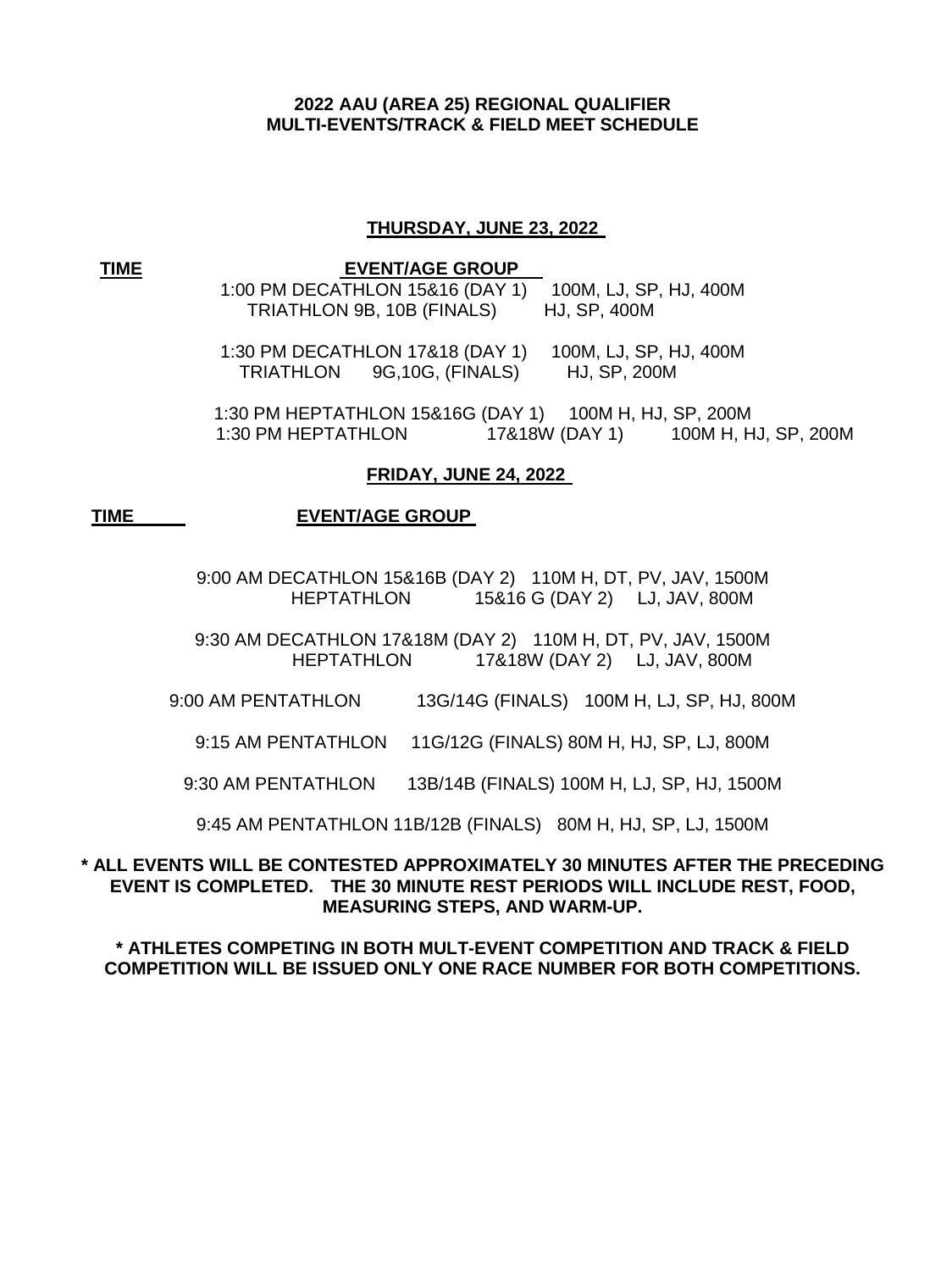**EVENT\AGE GROUP**

**Friday** 

1:00 PM 1500M RACE WALK FINALS

(9G, 9B, 10G, 10B, 11G, 11B, 12G, 12B)

3000M RACE WALK FINALS 13G, 13B, 14G, 14B, 15&16G, 15&16B, 17&18W, 17&18M)

#### 2:00 PM STEEPLECHASE Moved to J.Os 15&16B/G,17&18B/G FINALS

- 2:00 PM 4 X 800M RELAY FINALS (11&12G, 11&12B, 13&14G, 13&14B, 15&16G, 15&16B, 17&18W, 17&18M)
	- 3:00PM 200M DASH SEMI FINALS<br>(ALL DIVISIONS)

#### **FIELD EVENTS**

 3:00PM TURBO JAVELIN 8&underG,9G, 10G, 11B, 12G; 8 & underB,9B,10B, 11B,12B

**DISCUS** 

15&16G/15-16/17&18W/17&18M

### **SATURDAY, JUNE 25, 2022 Any Semi-Finals running event with 8 or less participants will be ran as a FINALS.**

#### **TIME EVENT/AGE GROUP**

| 9:00 AM                      | <b>3000M RUN</b>                                            | <b>FINALS</b>      |
|------------------------------|-------------------------------------------------------------|--------------------|
|                              | 200M HURDLES<br>(13G, 13B, 14G, 14B)                        | <b>FINALS</b>      |
|                              | 400M HURDLES<br>(15&16G, 17&18W, 15&16B, 17&18M)            | <b>FINALS</b>      |
|                              | 100M DASH<br>(ALL DIVISIONS)                                | <b>SEMI FINALS</b> |
|                              | 800M RUN<br>(ALL DIVISIONS                                  | <b>FINALS</b>      |
|                              | 80M HURDLES<br>(11B, 11B, 12B, 12B)                         | <b>SEMI FINALS</b> |
|                              | <b>100M HURDLES</b><br>(13G, 14G, 13B, 14B, 15&16G, 17&18W) | <b>SEMI FINALS</b> |
|                              | <b>110M HURDLES</b><br>15&16B, 17&18M)                      | <b>SEMI FINALS</b> |
| 400M DASH<br>(ALL DIVISIONS) |                                                             | <b>FINALS</b>      |
|                              | 4 X 100M RELAY<br><b>All Divisions</b>                      | <b>FINALS</b>      |
|                              |                                                             |                    |